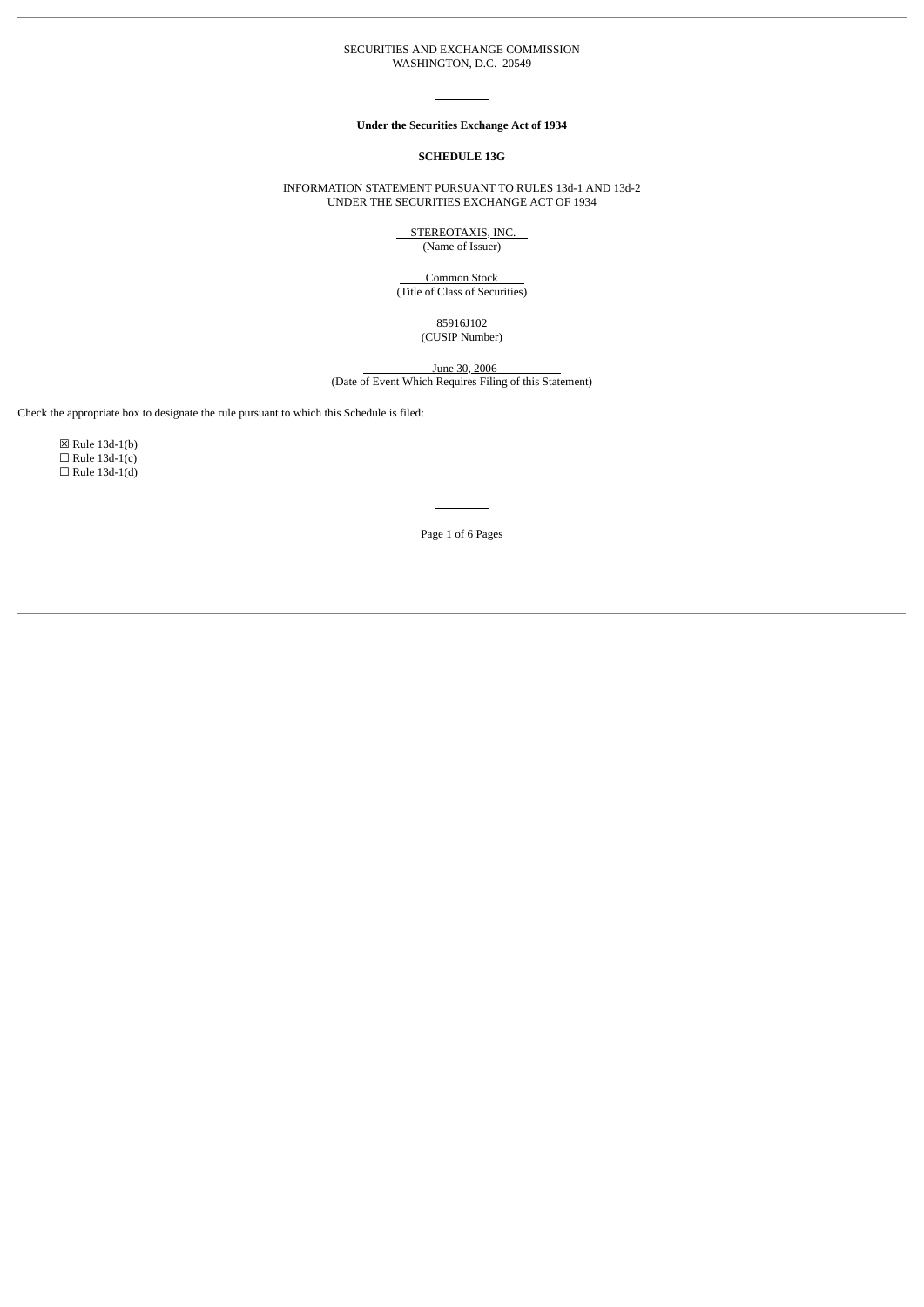| CUSIP No.<br>85916J102 |                                                                                                     |                |                                 | Page |
|------------------------|-----------------------------------------------------------------------------------------------------|----------------|---------------------------------|------|
| 2 of 6 Pages           |                                                                                                     |                |                                 |      |
| 1)                     | <b>NAME OF REPORTING PERSON</b><br>S.S. OR I.R.S. IDENTIFICATION NO. OF ABOVE PERSON                |                |                                 |      |
|                        | Gilder, Gagnon, Howe & Co. LLC<br>13-3174112                                                        |                |                                 |      |
| 2)                     | <b>CHECK THE APPROPRIATE BOX IF A MEMBER OF A GROUP</b><br>(a)<br>$\mathbf 0$<br>(b)<br>$\mathbf 0$ |                |                                 |      |
| 3)                     | <b>SEC USE ONLY</b>                                                                                 |                |                                 |      |
| 4)                     | <b>CITIZENSHIP OR PLACE OF ORGANIZATION</b>                                                         |                |                                 |      |
|                        | New York                                                                                            |                |                                 |      |
|                        |                                                                                                     | 5)             | <b>SOLE VOTING POWER</b>        |      |
|                        | <b>NUMBER</b><br>OF                                                                                 |                | 34,246                          |      |
|                        | <b>SHARES</b>                                                                                       | $\overline{6}$ | <b>SHARED VOTING POWER</b>      |      |
|                        | <b>BENEFICIALLY</b>                                                                                 |                |                                 |      |
|                        | <b>OWNED BY</b><br><b>EACH</b>                                                                      |                | None                            |      |
|                        | <b>REPORTING</b>                                                                                    | $\overline{7}$ | <b>SOLE DISPOSITIVE POWER</b>   |      |
|                        | <b>PERSON</b>                                                                                       |                | None                            |      |
|                        | <b>WITH</b>                                                                                         | $\overline{8}$ | <b>SHARED DISPOSITIVE POWER</b> |      |
|                        |                                                                                                     |                | 1,869,257                       |      |
| 9)                     | AGGREGATE AMOUNT BENEFICIALLY OWNED BY EACH REPORTING PERSON                                        |                |                                 |      |
|                        | 1,869,257                                                                                           |                |                                 |      |
| 10)                    | CHECK BOX IF THE AGGREGATE AMOUNT IN ROW (9) EXCLUDES CERTAIN SHARES<br>$\mathbf 0$                 |                |                                 |      |
| 11)                    | PERCENT OF CLASS REPRESENTED BY AMOUNT IN ROW (9)                                                   |                |                                 |      |
|                        | 5.5%                                                                                                |                |                                 |      |
| 12)                    | TYPE OF REPORTING PERSON                                                                            |                |                                 |      |
|                        | <b>BD</b>                                                                                           |                |                                 |      |
|                        |                                                                                                     |                |                                 |      |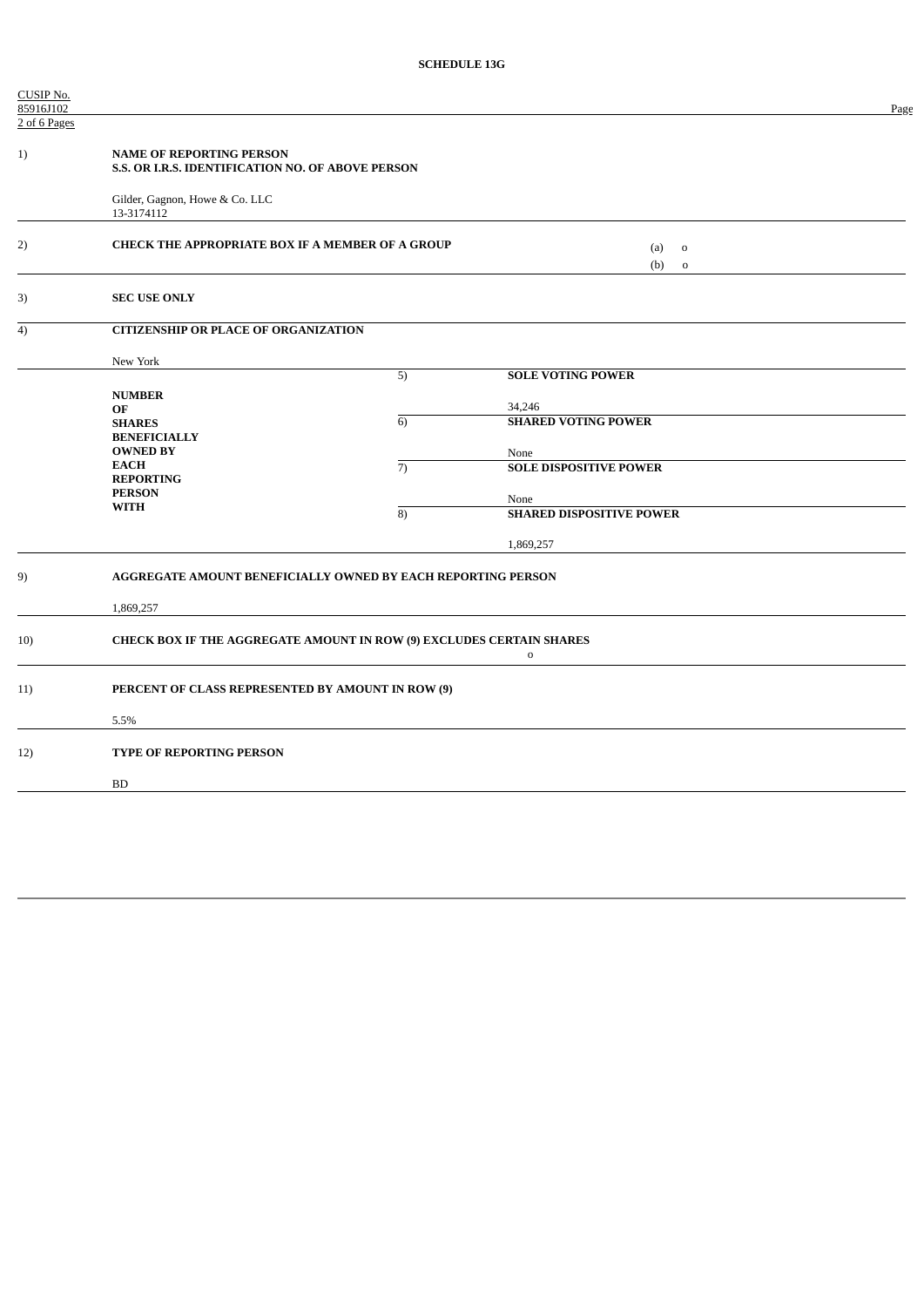#### **Item 1(a). Name of Issuer:**

STEREOTAXIS, INC.

## **Item 1(b). Address of Issuer's Principal Executive Offices:**

4320 Forest Park Avenue, Suite 100 St. Louis, MO 63108

# **Item 2(a). Name of Person Filing:**

Gilder, Gagnon, Howe & Co. LLC

**Item 2(b). Address of Principal Business Office or, if None, Residence:**

1775 Broadway, 26th Floor New York, NY 10019

# **Item 2(c). Citizenship:**

New York

**Item 2(d). Title of Class of Securities:**

Common Stock

# **Item 2(e). CUSIP Number:**

85916J102

## If this statement is filed pursuant to §§ 240.13d-1(b), or 240.13d-2(b) or (c), check whether the person filing is a:

- (a) x Broker or Dealer Registered Under Section 15 of the Act (15 U.S.C. 78o)
- (b)  $\Box$  Bank as defined in section 3(a)(6) of the Act (15 U.S.C. 78c)
- (c)  $\Box$  Insurance Company as defined in section 3(a)(19) of the Act (15 U.S.C. 78c)
- (d) ☐ Investment Company registered under section 8 of the Investment Company Act of 1940 (15 U.S.C. 80a-8)
- (e)  $\Box$  Investment Adviser in accordance with § 240.13d-1(b)(1)(ii)(E)
- (f)  $\Box$  Employee benefit plan or endowment fund in accordance with § 240.13d-1(b)(1)(ii)(F)
- (g)  $\Box$  Parent Holding Company or control person in accordance with §240.13d-1(b)(ii)(G)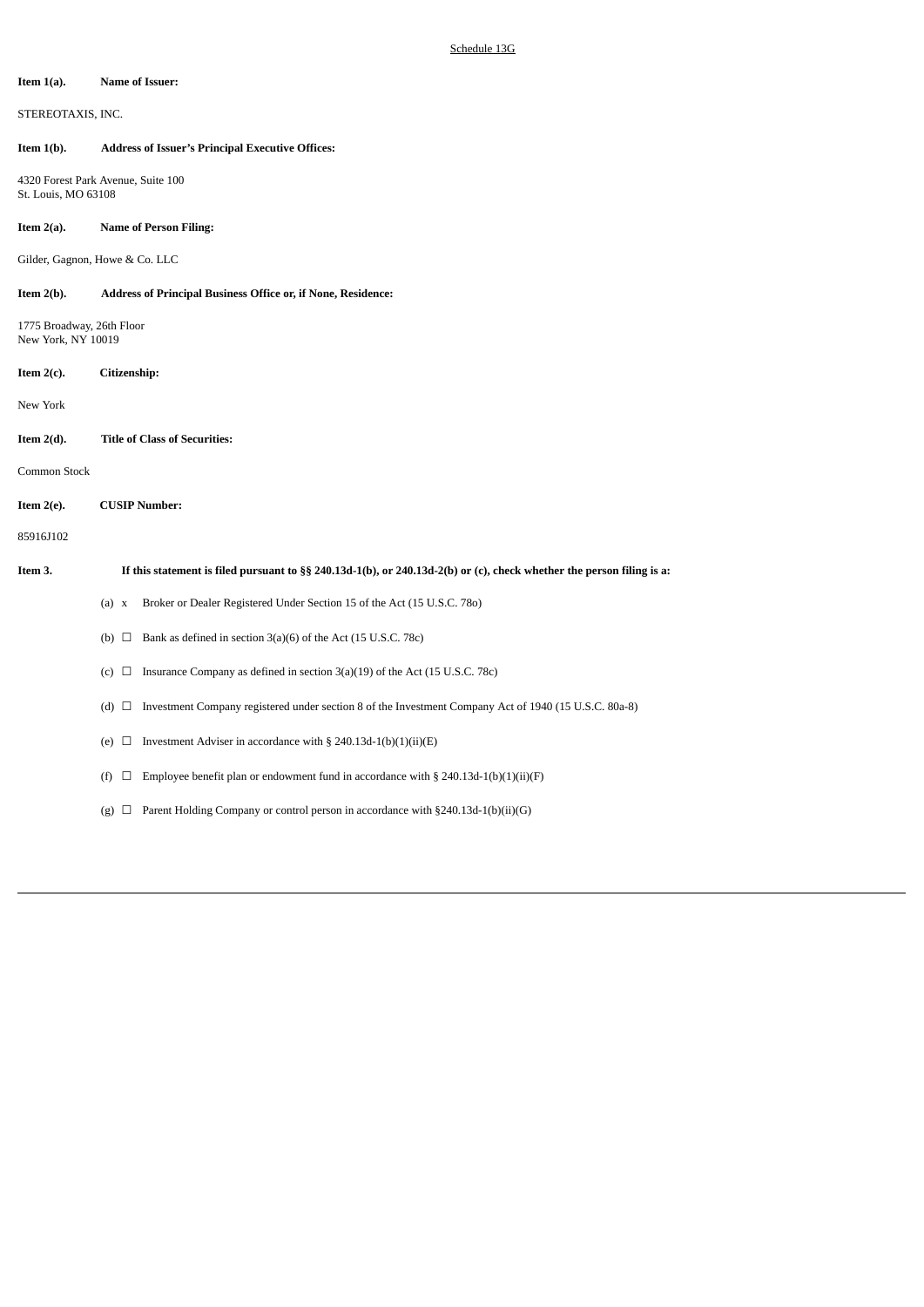- (h)  $\Box$  Savings Association as defined in §3(b) of the Federal Deposit Insurance Act (12 U.S.C. 1813)
- (i)  $\Box$  Church plan that is excluded from the definition of an investment company under §3(c)(15) of the Investment Company Act of 1940 (15 U.S.C. 80a-3)
- (j)  $\Box$  Group, in accordance with §240.13d-1(b)(ii)(J)

#### **Item 4. Ownership.**

- (a) Amount beneficially owned: 1,869,257
- (b) Percent of class: 5.5%
- (c) Number of shares as to which such person has:
	- (i) Sole power to vote or to direct the vote: 34,246
	- (ii) Shared power to vote or to direct the vote: None
	- (iii) Sole power to dispose or to direct the disposition of: None
	- (iv) Shared power to dispose or to direct the disposition of: 1,869,257

The shares reported include 1,781,101 shares held in customer accounts over which partners and/or employees of the Reporting Person have discretionary authority to dispose of or direct the disposition of the shares, 53,910 shares held in accounts owned by the partners of the Reporting Person and their families, and 34,246 shares held in the account of the profit-sharing plan of the Reporting Person ("the Profit-Sharing Plan").

## **Item 5. Ownership of Five Percent or Less of a Class.**

Not applicable

## **Item 6. Ownership of More than Five Percent on Behalf of Another Person.**

The owners of the accounts (including the Profit-Sharing Plan) in which the shares reported on this Schedule are held have the right to receive or the power to direct the receipt of dividends from, or the proceeds from the sale of, such securities.

Item 7. Identification and Classification of the Subsidiary Which Acquired the Security Being Reported on by the Parent Holding Company.

Not applicable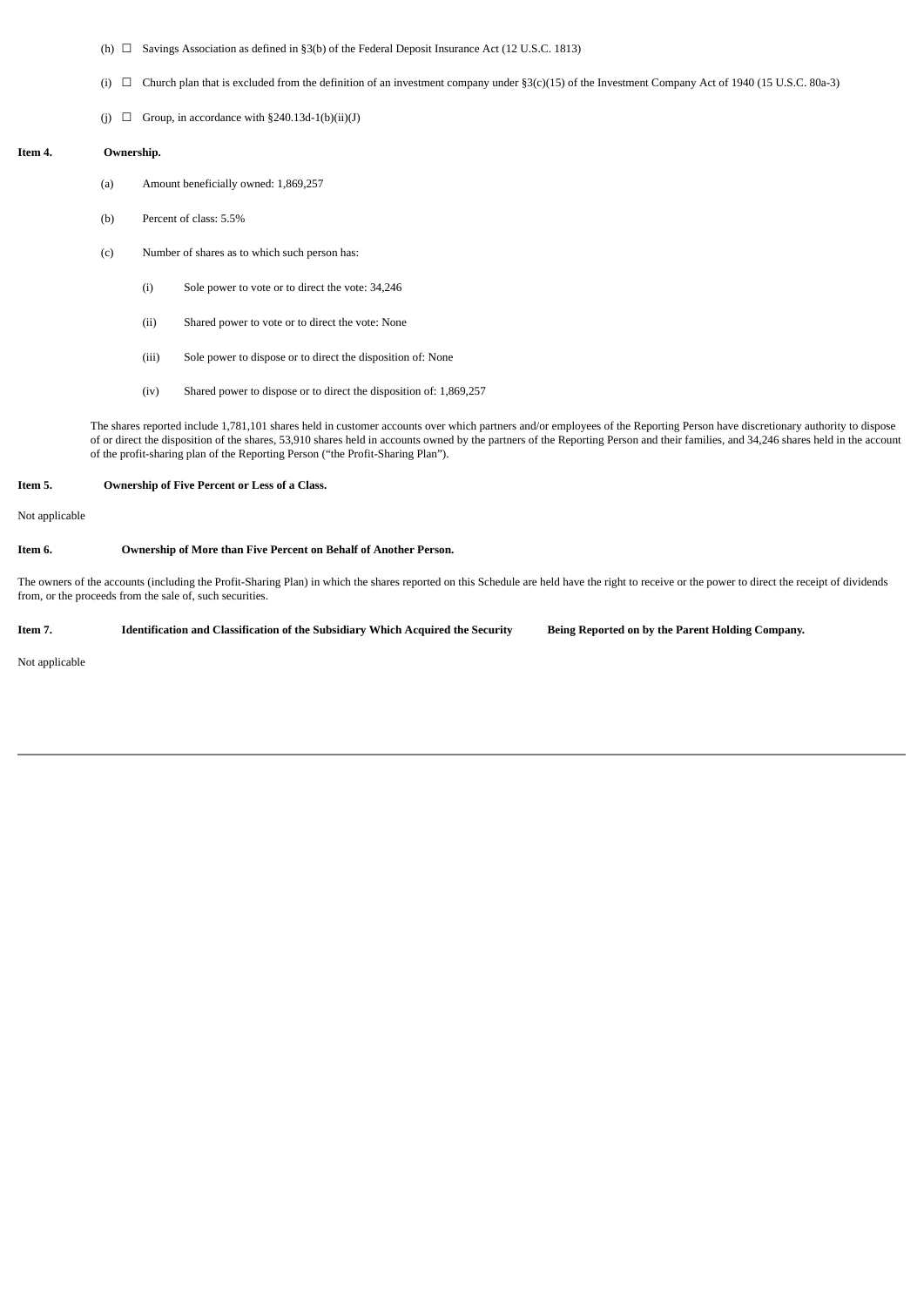## **Item 8. Identification and Classification of Members of the Group.**

Not applicable

# **Item 9. Notice of Dissolution of Group.**

Not applicable

## **Item 10. Certification.**

By signing below I certify that, to the best of my knowledge and belief, the securities referred to above were acquired in the ordinary course of business and were not acquired for the purpose of and do not have the effect of changing or influencing the control of the issuer of such securities and were not acquired in connection with or as a participant in any transaction having such purposes or effect.